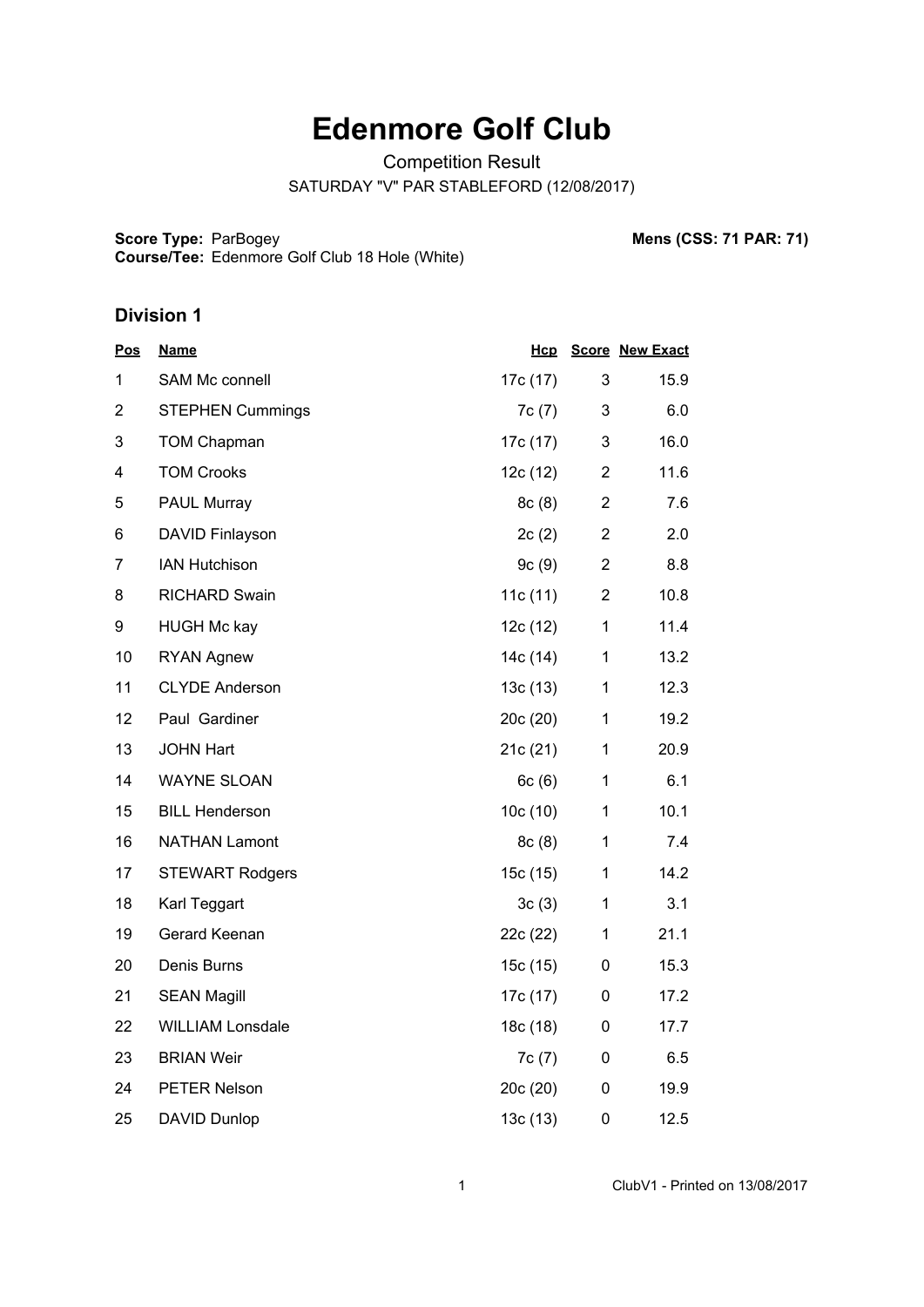| <u>Pos</u> | <b>Name</b>              | Hcp      |      | <b>Score New Exact</b> |
|------------|--------------------------|----------|------|------------------------|
| 26         | <b>BILL Wilkinson</b>    | 18c (18) | 0    | 18.3                   |
| 27         | DESMOND Mc carthy        | 28c (28) | 0    | 27.5                   |
| 28         | Jonathan Mc gahey        | 17c (17) | 0    | 16.6                   |
| 29         | <b>ROGER Erwin</b>       | 3c(3)    | 0    | 3.2                    |
| 30         | Jonathan Whiteside       | 7c (7)   | 0    | 7.2                    |
| 31         | <b>JOSEPH Brush</b>      | 13c(13)  | 0    | 12.8                   |
| 32         | WILLIAM WHITE            | 15c (15) | $-1$ | 15.2                   |
| 33         | <b>GERRY Mc clory</b>    | 12c (12) | $-1$ | 12.3                   |
| 34         | DOMINIQUE Legrand        | 28c (28) | $-1$ | 28.0                   |
| 35         | Roger Moody              | 17c (17) | $-1$ | 17.4                   |
| 36         | <b>KENNETH Logan</b>     | 17c (17) | $-1$ | 16.9                   |
| 37         | <b>BRIAN Robinson</b>    | 13c (13) | $-1$ | 12.6                   |
| 38         | DAVID Bingham            | 9c(9)    | $-1$ | 8.5                    |
| 39         | <b>BRYN Swift</b>        | 23c (23) | $-1$ | 23.1                   |
| 40         | PHILLIP Henderson        | 13c (13) | $-1$ | 12.8                   |
| 41         | <b>NIALL Moore</b>       | 10c (10) | $-1$ | 9.8                    |
| 42         | <b>TONY Campbell</b>     | 13c (13) | $-2$ | 12.6                   |
| 43         | <b>EDWARD Moulds</b>     | 15c (15) | $-2$ | 15.0                   |
| 44         | James Allen              | 26c (26) | $-2$ | 25.6                   |
| 45         | <b>PAUL Patterson</b>    | 12c (12) | $-2$ | 12.0                   |
| 46         | <b>Robert Montgomery</b> | 18c (18) | $-2$ | 18.0                   |
| 47         | DAVID Mc neill           | 13c (13) | $-2$ | 13.4                   |
| 48         | MICHAEL Watson           | 5 $c(5)$ | $-2$ | 4.9                    |
| 49         | <b>JAMES Henning</b>     | 23c(23)  | $-2$ | 22.9                   |
| 50         | PETER MURPHY             | 3c(3)    | $-2$ | <b>AWAY</b>            |
| 51         | <b>GARY Watson</b>       | 8c(8)    | $-3$ | 8.1                    |
| 52         | <b>SIMON George</b>      | 14c (14) | $-3$ | 13.8                   |
| 53         | <b>KENNY Hylands</b>     | 18c (18) | $-3$ | 18.1                   |
| 54         | Aled George              | 12c(12)  | -3   | 11.8                   |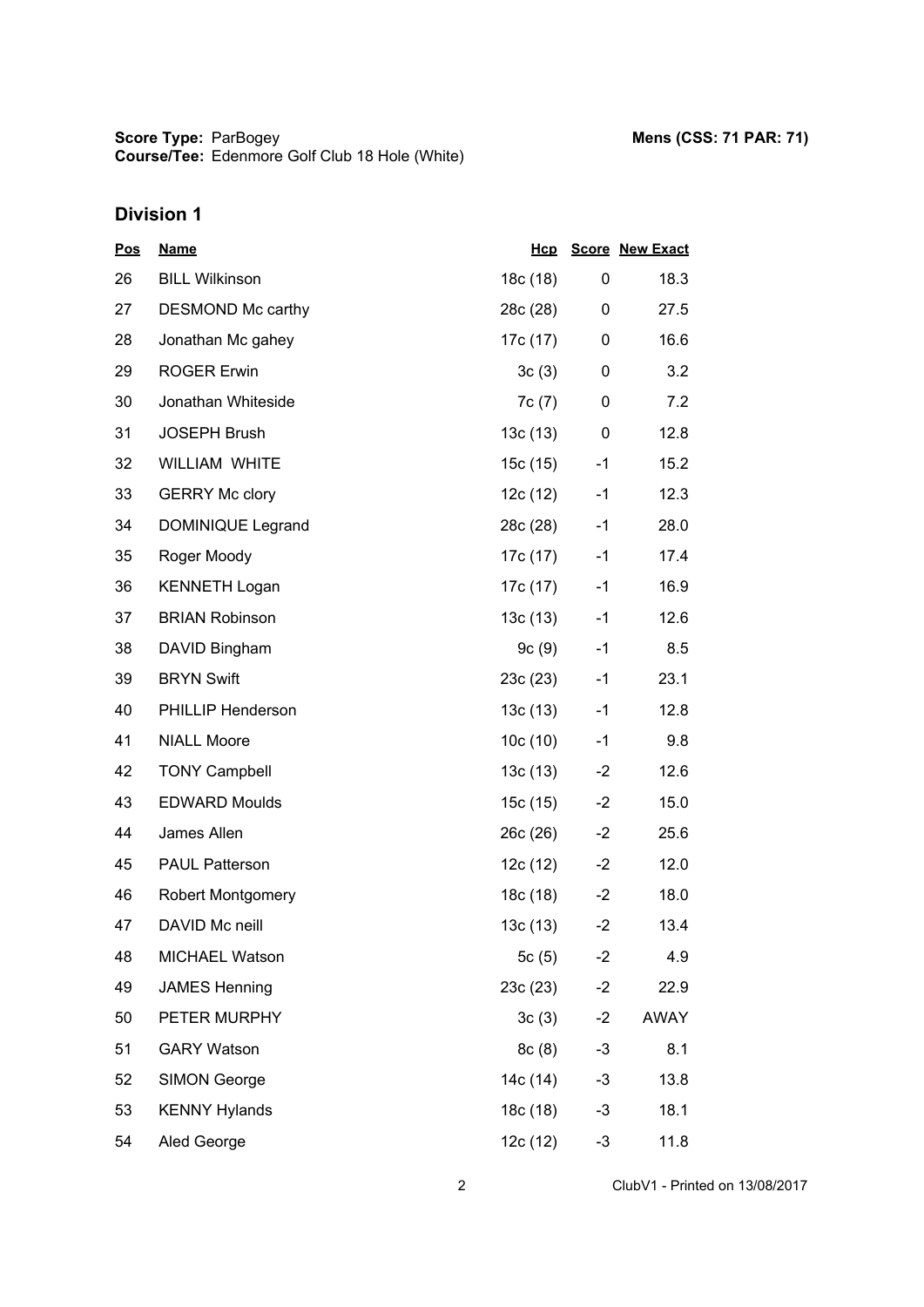| <u>Pos</u> | <b>Name</b>             | Hcp      |      | <b>Score New Exact</b> |
|------------|-------------------------|----------|------|------------------------|
| 55         | <b>AARON Robinson</b>   | 6c(6)    | $-3$ | 6.0                    |
| 56         | Leslie Woods            | 12c (12) | $-3$ | 11.8                   |
| 57         | <b>ANDREW Bennett</b>   | 18c (18) | $-3$ | 17.9                   |
| 58         | <b>WILLIAM FERRIS</b>   | 17c (17) | -3   | 17.2                   |
| 59         | <b>GEOFF Burrowes</b>   | 16c (16) | $-3$ | 16.2                   |
| 60         | <b>STEPHEN Hylands</b>  | 8c(8)    | $-3$ | 7.8                    |
| 61         | <b>WILL Bryans</b>      | 16c (16) | $-3$ | 15.9                   |
| 62         | STEPHEN Mc fall         | 9c(9)    | $-3$ | 9.2                    |
| 63         | <b>EUAN Rowlands</b>    | 20c(20)  | $-3$ | 20.4                   |
| 64         | <b>WILLIAM Moffett</b>  | 11c(11)  | $-3$ | 11.4                   |
| 65         | <b>ALAN Boomer</b>      | 14c (14) | $-3$ | 14.3                   |
| 66         | PAUL HERRON             | 16c (16) | $-3$ | 16.2                   |
| 67         | <b>Wesley Lindsay</b>   | 3c(3)    | $-3$ | AWAY                   |
| 68         | <b>STEPHEN Fletcher</b> | 21c(21)  | $-3$ | 20.9                   |
| 69         | <b>WILLIAM Robinson</b> | 28c (28) | -4   | 27.7                   |
| 70         | <b>MARK Chapman</b>     | 25c (25) | -4   | 25.1                   |
| 71         | <b>JOSH Logan</b>       | 3c(3)    | -4   | 3.4                    |
| 72         | <b>BARRY Mc carthy</b>  | 15c (15) | -4   | 14.5                   |
| 73         | <b>PHILLIP Tinsley</b>  | 13c(13)  | -4   | 13.3                   |
| 74         | <b>GARRY Brown</b>      | 13c (13) | -4   | 12.6                   |
| 75         | DEAGLAN O'hagan         | 4c(4)    | $-4$ | 4.3                    |
| 76         | <b>KEITH Robinson</b>   | 16c (16) | $-4$ | 15.7                   |
| 77         | James Beattie           | 14c (14) | -4   | 14.4                   |
| 78         | <b>ALISTAIR Simpson</b> | 15c (15) | -4   | 14.5                   |
| 79         | <b>PATRICK Agnew</b>    | 5c(5)    | $-4$ | 5.3                    |
| 80         | <b>PAUL Molloy</b>      | 20c(20)  | $-4$ | 19.7                   |
| 81         | <b>STEPHEN Robb</b>     | 16c(16)  | -4   | 16.0                   |
| 82         | <b>CLIVE Knox</b>       | 10c(10)  | -4   | 9.7                    |
| 83         | <b>AARON Smiley</b>     | 13c(13)  | $-4$ | 13.1                   |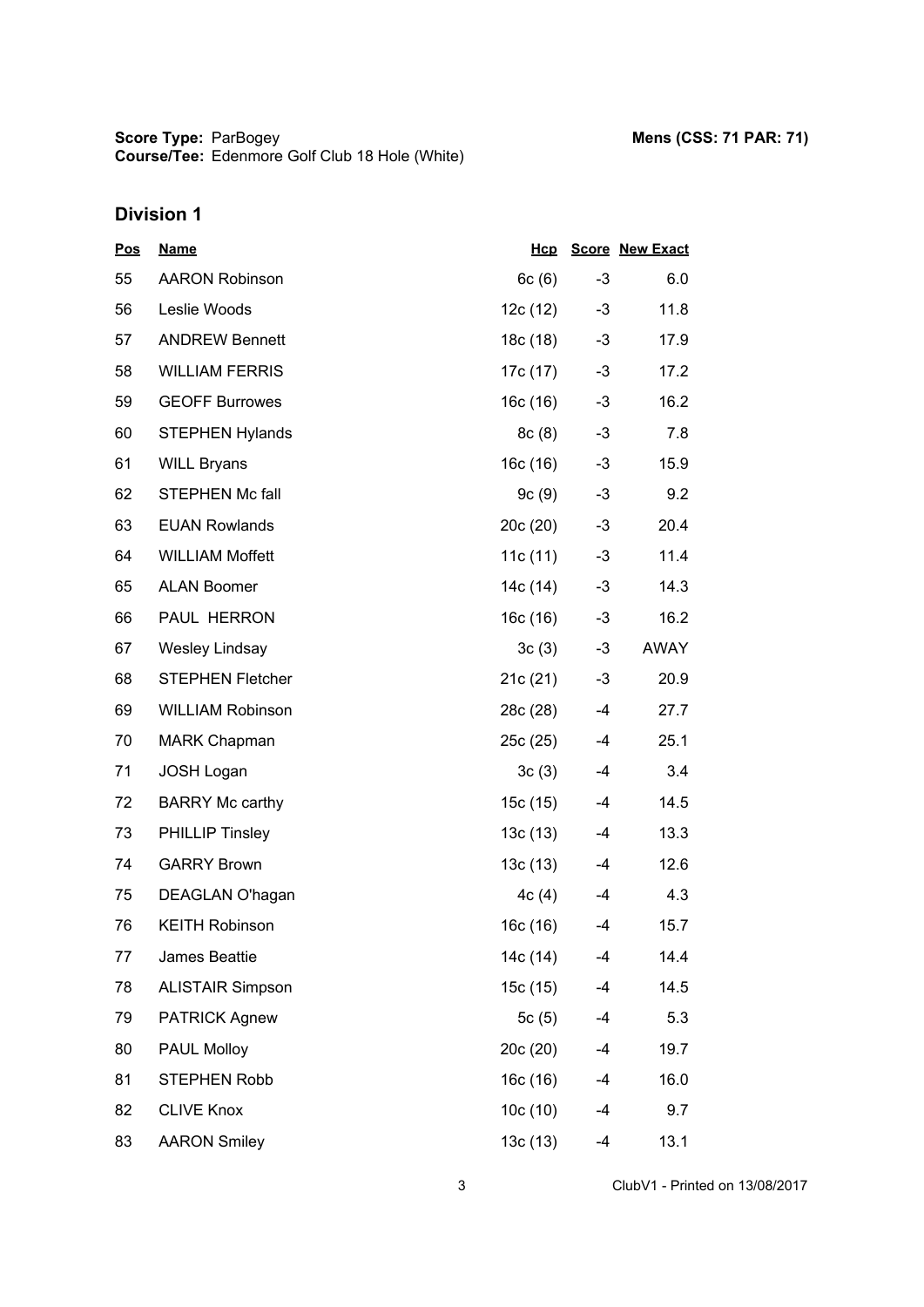**Score Type: Course/Tee:** ParBogey **Mens (CSS: 71 PAR: 71)** Edenmore Golf Club 18 Hole (White)

| <u>Pos</u> | <b>Name</b>             | Hcp      |      | <b>Score New Exact</b> |
|------------|-------------------------|----------|------|------------------------|
| 84         | <b>RICHARD WARNE</b>    | 28c (28) | $-4$ | 28.0                   |
| 85         | <b>GRAHAM Mc ilroy</b>  | 9c (9)   | $-4$ | 9.4                    |
| 86         | Herbie Goode            | 23c (23) | -4   | 22.9                   |
| 87         | <b>PAUL Fleming</b>     | 15c (15) | -4   | 14.7                   |
| 88         | PETER WHITESIDE         | 15c (15) | -5   | 14.9                   |
| 89         | <b>BRIAN Clenaghan</b>  | 25c (25) | -5   | 25.2                   |
| 90         | <b>JOHN Graham</b>      | 20c (20) | -5   | 19.6                   |
| 91         | <b>JACKIE Gilliland</b> | 16c (16) | -5   | 16.4                   |
| 92         | <b>DAMIEN Mullan</b>    | 22c (22) | $-5$ | 21.7                   |
| 93         | <b>JOHN Brown</b>       | 15c (15) | -5   | 14.7                   |
| 94         | <b>MERVYN Nicholson</b> | 21c (21) | -5   | 20.8                   |
| 95         | <b>COLUM Brannigan</b>  | 9c (9)   | $-5$ | 8.7                    |
| 96         | <b>MATT Trimble</b>     | 25c (25) | -5   | 25.5                   |
| 97         | Jackie Hosick           | 14c (14) | $-5$ | 13.7                   |
| 98         | <b>STEPHEN Baine</b>    | 12c (12) | $-5$ | 12.4                   |
| 99         | <b>ROGER Wilkinson</b>  | 18c (18) | -5   | 18.2                   |
| 100        | Steven Eyres            | 5c (5)   | $-5$ | 4.9                    |
| 101        | <b>IAN Megarry</b>      | 13c (13) | -5   | 13.0                   |
| 102        | <b>DAVID Warnock</b>    | 16c (16) | -5   | 15.7                   |
| 103        | <b>MICHAEL Crow</b>     | 19c (19) | -5   | 19.3                   |
| 104        | <b>PAUL Magill</b>      | 21c(21)  | -6   | 20.7                   |
| 105        | <b>GLENN Robb</b>       | 14c (14) | -6   | 14.2                   |
| 106        | <b>ROBERT Scott</b>     | 20c (20) | -6   | 20.3                   |
| 107        | <b>JAMES Scott</b>      | 13c(13)  | -6   | 13.2                   |
| 108        | <b>JOHN Truesdale</b>   | 15c(15)  | -6   | 15.2                   |
| 109        | <b>DAVID Donnell</b>    | 27c (27) | -6   | 27.1                   |
| 110        | <b>NEIL Lamont</b>      | 13c(13)  | -6   | 12.9                   |
| 111        | <b>DOMINIC Downey</b>   | 17c (17) | -6   | 17.3                   |
| 112        | <b>KEVIN Kelly</b>      | 26c (26) | -6   | 25.5                   |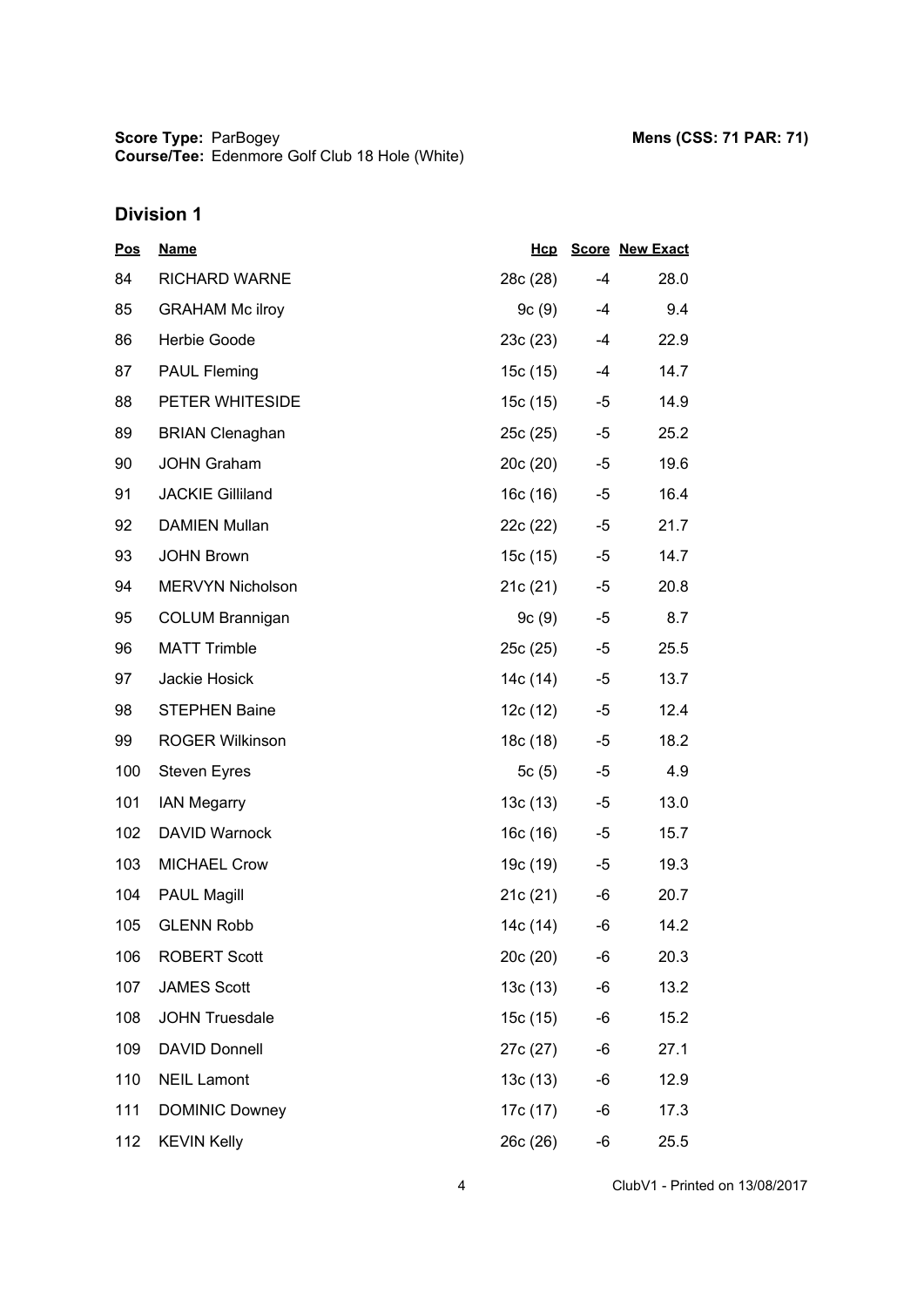| <b>Pos</b> | <b>Name</b>              | Hcp      |       | <b>Score New Exact</b> |
|------------|--------------------------|----------|-------|------------------------|
| 113        | DAVID Belshaw            | 16c (16) | -6    | 15.8                   |
| 114        | <b>Alistair Shiells</b>  | 21c(21)  | -6    | 20.7                   |
| 115        | <b>STUART Cameron</b>    | 14c (14) | -6    | 14.1                   |
| 116        | <b>MARK Rainey</b>       | 20c(20)  | $-7$  | 19.7                   |
| 117        | <b>MARK Clendinning</b>  | 16c (16) | $-7$  | 16.5                   |
| 118        | <b>PHILLIP Hughes</b>    | 16c (16) | $-7$  | 15.8                   |
| 119        | <b>STEPHEN Andrews</b>   | 8c(8)    | $-7$  | 7.7                    |
| 120        | <b>GERWYN Young</b>      | 11c (11) | $-7$  | 10.7                   |
| 121        | <b>ALAN Irwin</b>        | 24c (24) | $-7$  | 24.3                   |
| 122        | PAT Cushnahan            | 21c(21)  | $-7$  | 20.7                   |
| 123        | Stephen McNeill          | 8c(8)    | $-7$  | 8.3                    |
| 124        | <b>STEPHEN Baxter</b>    | 15c (15) | $-7$  | 15.1                   |
| 125        | <b>JOHN Halliday</b>     | 17c (17) | $-7$  | 17.5                   |
| 126        | James Truesdale          | 21c(21)  | -8    | 21.2                   |
| 127        | <b>IAN Little</b>        | 12c (12) | -8    | 11.8                   |
| 128        | DAVID Allen              | 6c(6)    | -8    | 6.5                    |
| 129        | PAUL J. Thompson         | 19c (19) | -8    | 18.8                   |
| 130        | <b>MARTIN Mc clinton</b> | 19c (19) | -8    | 18.9                   |
| 131        | <b>ROBERT Millar</b>     | 28c (28) | -8    | 28.0                   |
| 132        | <b>TREVOR Mc neill</b>   | 27c (27) | -8    | 27.2                   |
| 133        | <b>GRAHAM Cantley</b>    | 15c (15) | -8    | 14.8                   |
| 134        | Chris Brown              | 18c (18) | -8    | 18.1                   |
| 135        | <b>GERARD Delargy</b>    | 24c (24) | -9    | 23.9                   |
| 136        | <b>RONNIE Girvan</b>     | 6c(6)    | -9    | 5.6                    |
| 137        | <b>TONY Connelly</b>     | 28c (28) | -9    | 28.0                   |
| 138        | DAVID Mc ewen            | 17c (17) | -9    | 17.4                   |
| 139        | <b>ALAN Weir</b>         | 13c(13)  | -9    | 13.0                   |
| 140        | <b>DAVID Perkins</b>     | 21c (21) | -9    | 21.5                   |
| 141        | <b>STEPHEN Cocker</b>    | 15c (15) | $-10$ | 15.2                   |